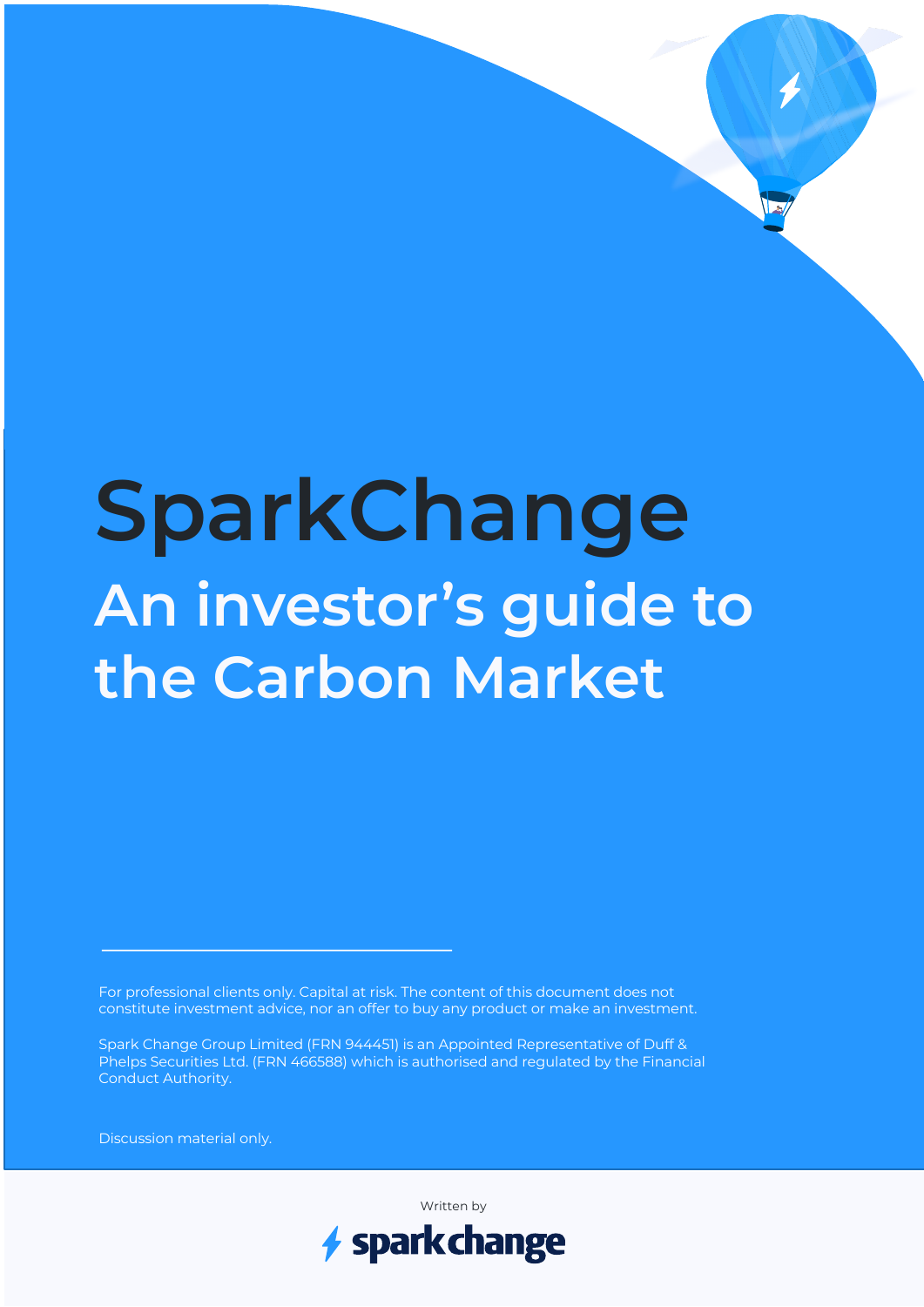# **An investor's guide to the Carbon Market**

# Carbon markets exist to fight climate change

There can be few commodities that have captured the imagination and attention of investors more over the past few years than carbon allowances. The rapid emergence of climate change as a political and social priority has led to immense interest from investors, who are now searching for ways to gain exposure to the transition to a low-carbon future.

Carbon allowances are a "virtual" commodity. They exist only in government operated registry systems, so they cost nothing to store. They're created by law, so they don't lose their value over time. And because the goal is to drive carbon emissions down over time, allowances are only becoming scarcer.

EUAs are one of the top performing commodities of recent years. EU allowances – legal permits to emit carbon dioxide from industrial installations – have increased by 270% during the last three years <sup>1</sup> , and some analysts see EUAs topping €100 this decade.

As with any commodity market, the price of EUAs is governed by demand and supply, but carbon allowances are the only commodity market where supply is shrinking at a predetermined rate, while demand tracks economic growth and the speed of decarbonisaton.

And, because supply of allowances is set up to decline over time, investors can amplify the impact of tightening supply on the market by buying allowances and holding them.

In short, this is a market where regulators intend the supply to decrease and prices to rise.

It's not easy to get access to this market. but by broadening the opportunities for investors to help drive decarbonisation, SparkChange hopes to create a safer future for everyone.

## Introduction to the carbon market

Greenhouse gas emissions, particularly carbon dioxide, are heating up our planet, disrupting weather patterns and causing billions in damage around the world.

The Economist estimated in 2019 that climate change could cost the global economy as much as \$7.9 trillion in lost growth by the middle of the century.

It's not only an economic cost. Changing weather patterns will drive migration away from the worst-affected areas, creating a humanitarian crisis, while the cost to our planet in terms of the loss of biodiversity and the desertification of vast swathes of land will be immense.

The work to prevent catastrophic climate change has reached a tipping point with \$43tn in funds publicly committed to net zero. Investing in renewable energy to replace fossil fuels in all sectors of the global economy – electricity, transport, heating – will take trillions of dollars of investment over the next 30 years.

And that investment needs an economic incentive.

Many countries have opted to set up a cap-and-trade system, which brings greenhouse gas emissions under legal regulation and limits the amount that can be released into the atmosphere. The permission to emit is then created by issuing tradable emissions allowances, and requiring industrial plants to

<sup>1</sup> EEX (€15.03 on 02.07.18 rising to €56.25 on 30.06.21)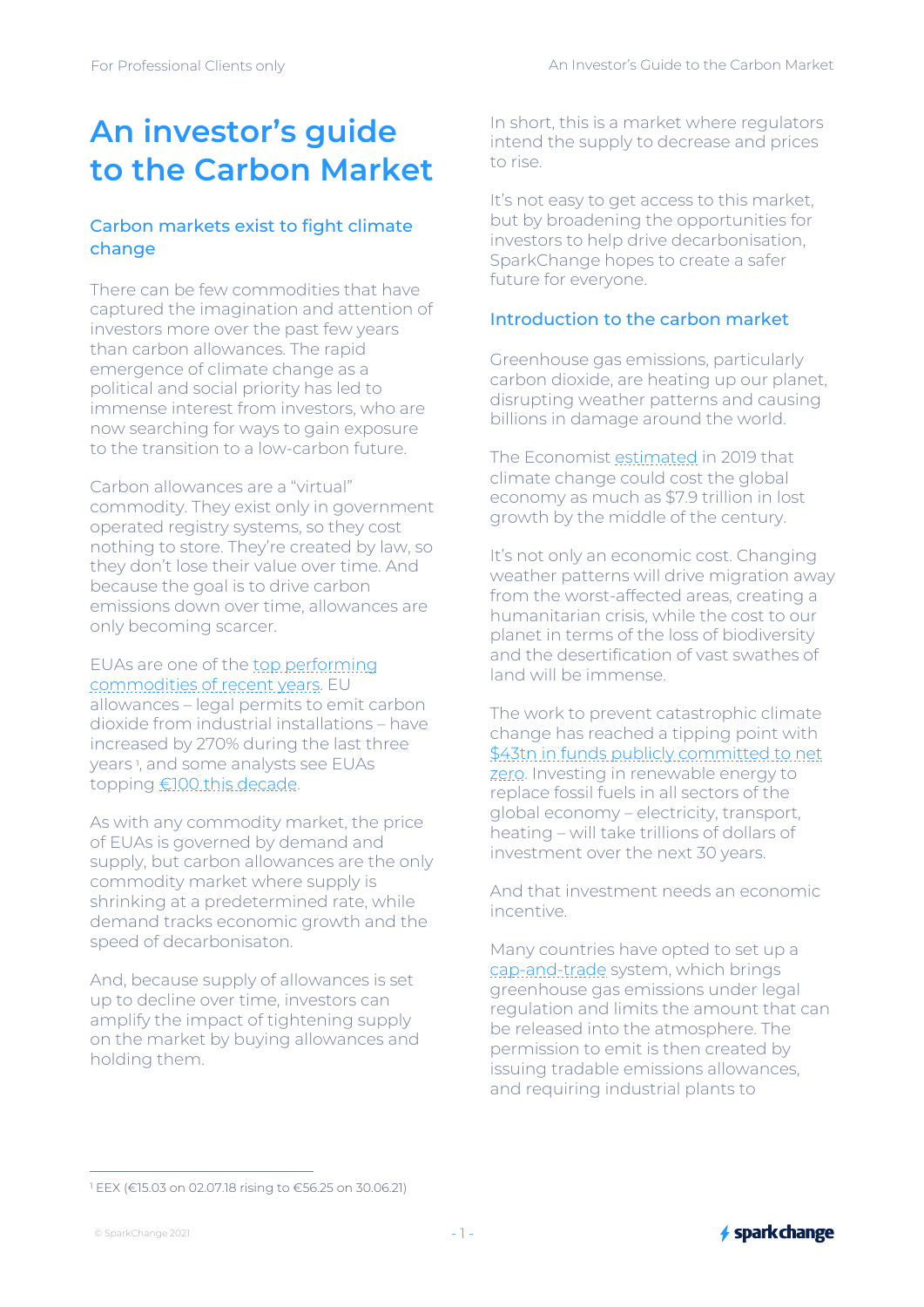surrender one allowance for every tonne of carbon dioxide they emit.

Europe's EU Emissions Trading System (EU ETS) is the world's largest cap-andtrade system, and has been operating since 2005. In that time it's cut industrial emissions from more than 2 billion tonnes a year to just over 1.3 billion tonnes, while prices have risen from less than €3/tonne to more than €55/tonne.

The market covers more than 9,000 industrial installations, including power plants, steel mills, oil and gas platforms, refineries and chemical plants, cement factories and the full range of industrial plants that manufacture or transform raw materials: paper, bricks, glass, food.

# The price of EU emissions allowances

(EUAs) represents an economic incentive for the owners of these plants to reduce emissions and to invest in the transition at the same time. As the supply of EUAs declines, their cost rises and exceeds the cost of cleaner processes and technology. So it makes sense to invest.

The EU has led the way in developing emissions trading. It's reformed its market on three separate occasions, each time increasing the ambition of the market by reducing allowance supply, and boosting other measures that will assist the energy transition.

And it certainly wants the price of carbon to increase.

"A rising carbon price is exactly what was intended to address the 'climate crisis,'" according to Peter Vis, one of the market's architects, who worked at the European Commission in the early 2000s. "The involvement of financial intermediaries in the market has greatly added to liquidity. which enhances the cost-effectiveness of emissions trading as an instrument of climate policy."

#### The market in depth

The EU ETS issues allowances each year: around half are sold at auctions held every day, while the remaining are handed out free of charge to industries that are at risk of carbon leakage – relocation abroad to countries with lower costs on climate pollution.

This free allocation declines over time, so that the ultimate goal of the EU ETS is for every covered installation to buy all the allowances it needs in order to comply. With future measures such as a Carbon Border Adjustment Mechanism being considered by the EU legislature in the coming year, the potential exists for free allocation of EUAs to fall much faster, thereby increasing the market call on EUAs.

Allowances are held by installations on an EU-wide registry, which tracks transfers and surrenders, and also serves as the main database of emissions data.

Companies must monitor and report their emissions each year, subject to independent verification, and surrender allowances matching their emissions to the regulator. The penalty for noncompliance is €100/tonne plus the purchase and surrender of any shortfall.

In earlier years the market suffered from an excess supply of allowances, and the European Commission tackled this by introducing a Market Stability Reserve, a mechanism that withdraws a portion of the surplus each year.

Each May, the Commission calculates the total supply in the market, and in the event that supply exceeds 833 million EUAs, it removes 24% of the outstanding surplus by reducing the volume of allowances to be sold at auction.

#### Trading carbon

Trading takes place in a variety of ways: the main futures exchanges are the Intercontinental Exchange and the

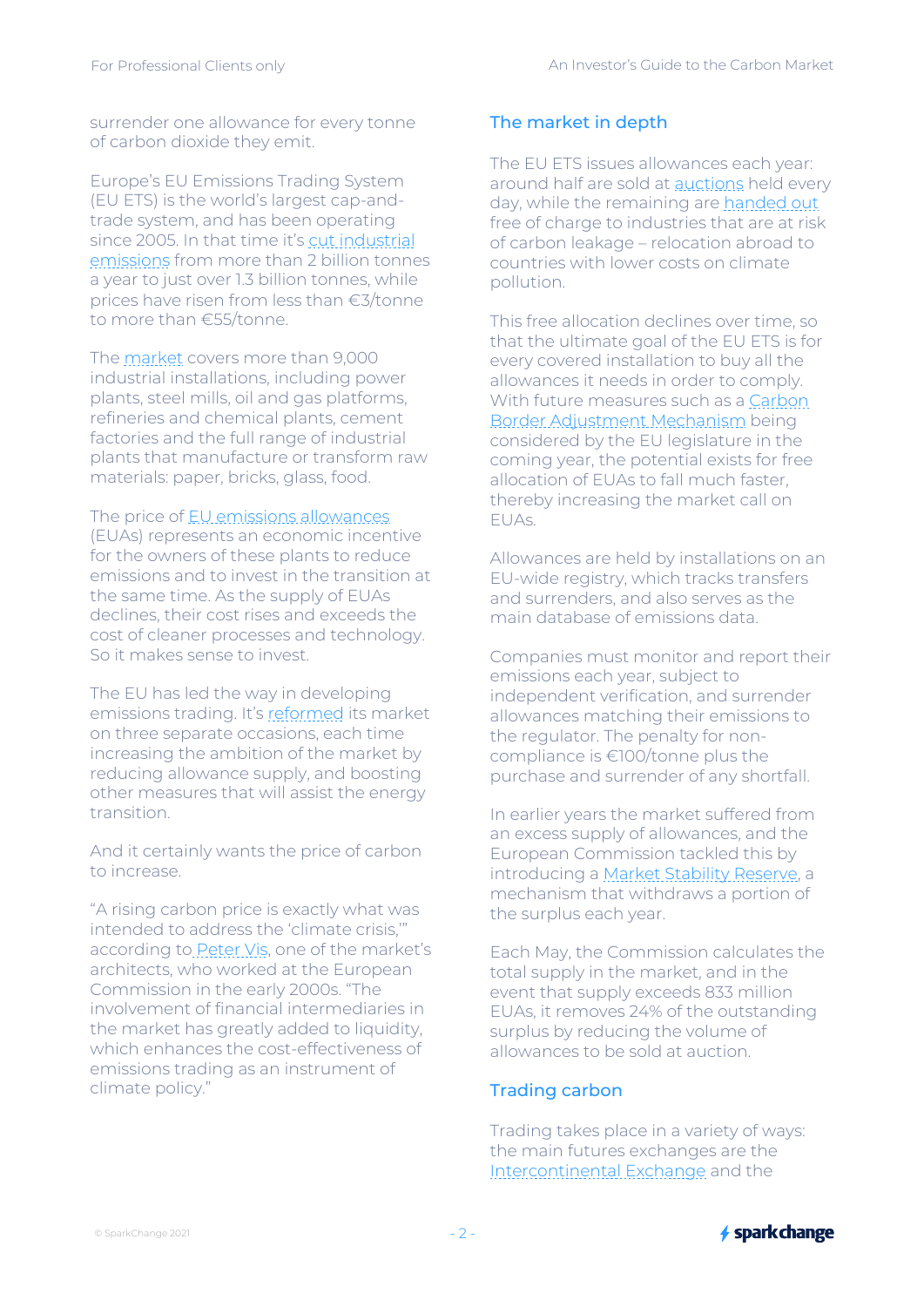European Energy Exchange (EEX), who both list contracts for immediate delivery as well as monthly and annual contracts.

EEX also hosts the daily auctions on behalf of Germany, Poland and the remaining EU member states.

Participants also trade bilaterally "overthe-counter", which is particularly useful for small and medium-sized enterprises that don't have the financial clout to join an exchange. Banks and independent traders, sometimes referred to as "aggregators", act as intermediaries between the largest participants and SMEs.

Because EUAs represent legal compliance with the cap on emissions, there are no limits on how many EUAs an individual entity may own, nor are there position limits in the futures markets.

Prices are set by continuous futures trading on the exchanges, with the annual December contract acting as the benchmark. The daily auction and the daily settlement prices provide within-day reference levels for buyers and sellers.

In the last three or four years, the market has seen a significant increase in participation by financial entities such as investment funds. The introduction of the Market Stability Reserve at the end of 2017 sparked a trebling in EUA prices over the course of 2018, while 2020 saw prices add a further 33%.

In 2021, the price of EUAs has risen by nearly 66% as the gradual recovery from the COVID-19 pandemic and the launch of the European Union's "Fit for 55" climate package has led to a surge of buying interest from investors and industrials.

# What's next for the EU ETS?

In late 2019 the incoming European Commission led by Ursula von der Leyen set out its program for a "Green Deal" for the EU; a root-and-branch reform of the

bloc's economy to set it on a sustainable and climate-friendly path.

As part of this, member states committed to achieving a collective goal of reaching net zero carbon by 2050 in line with the goals of the 2015 Paris Agreement, with an interim target of cutting emissions by 55% by 2030.

Earlier this year the Commission unveiled its "Fit for 55" package, which reforms the EU's entire energy sector in order to help achieve the 2030 goal.

Among the 17 separate draft regulations and directives, the Commission has proposed a further reform of the EU ETS, extending the market to cover emissions from the maritime sector, and adjusting the parameters of the Market Stability Reserve.

The EU ETS will also undergo a one-off adjustment to the overall cap on emissions to put it on track to achieve 55%, while the annual reduction in the cap will also be increased.

#### Impact investing in carbon allowances

The EU ETS represents part of the European Union's effort to meet the Paris Agreement goals, and is referenced in the bloc's Nationally Determined Contribution. As a result, each EUA represents a contribution towards not just the EU's targets, but the overall global effort.

EUAs are also recognised by the Paris Aligned Investment Initiative as an eligible investment instrument: "Credits purchased by participants within regulated carbon markets that are designed to meet the net zero emissions goal can be used.".

So how can impact investors drive additional carbon reductions in the EU ETS?

The short answer is that by buying and holding EUAs, investors are preventing

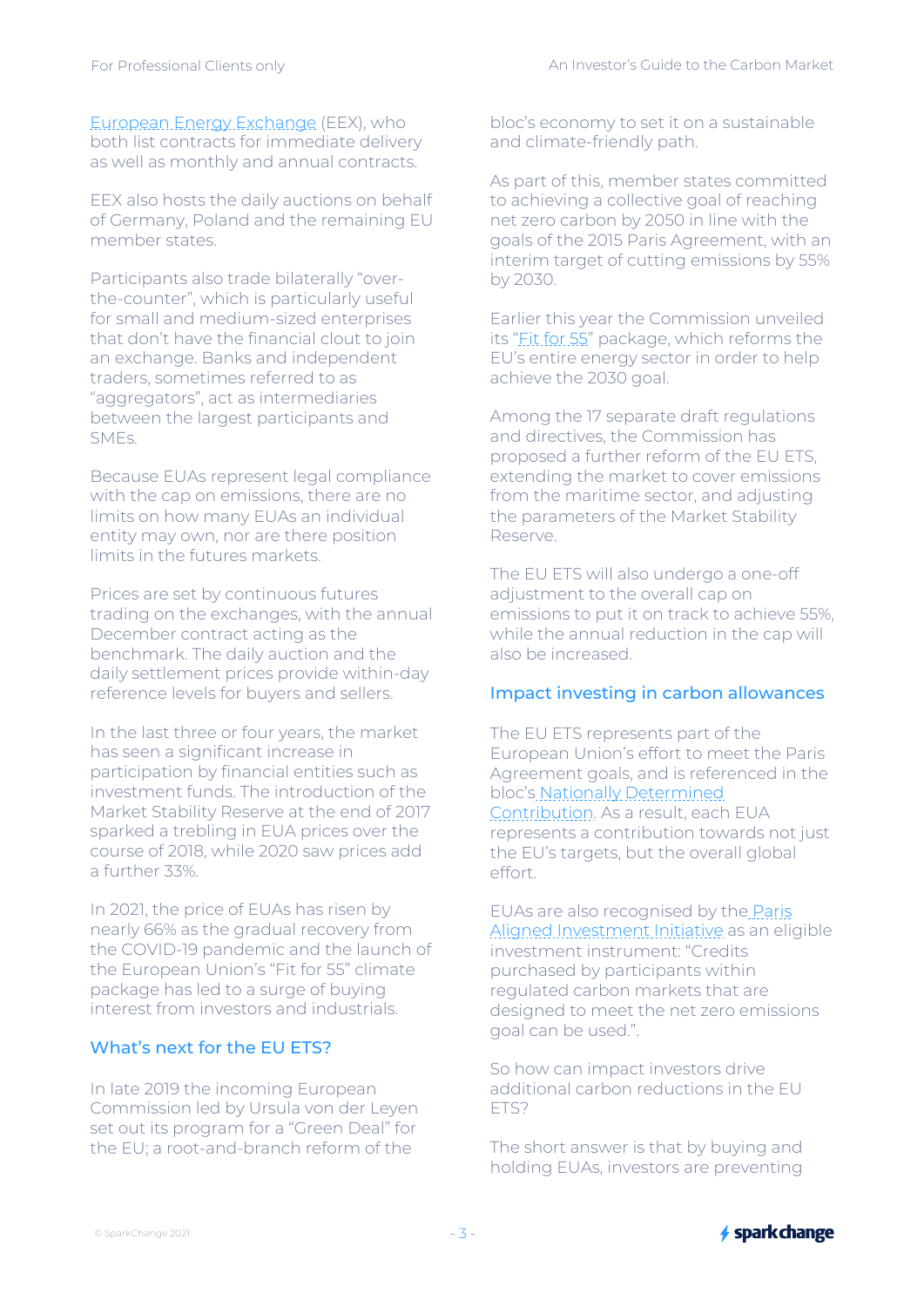those allowances from being used by industrial emitters for compliance. Holding EUAs "off the market" means that compliance buyers need to look elsewhere for allowances, thereby drawing down the available supply.

Simply buying futures contracts doesn't affect the physical supply of allowances, since futures contracts are not eligible for compliance with the EU ETS: only the emissions allowances that are delivered into futures contracts upon expiry.

The EU ETS is not an easy market to enter. Companies or individuals must open a trading account with a national administrator, establish bona fides, and enter into trading agreements with counterparts or with an exchange. Costs of trading can also be high.

# About SparkChange

SparkChange is a provider of specialist carbon investment products and data, enabling investors to achieve both financial returns and positive environmental impact.

The company was established by experts in environmental products and capital markets technologies to set a new standard in carbon investing.

Our mission is to revolutionise access to carbon. More investors with access means a bigger impact on the environment. That doesn't just change a world of investing. It can change the future of our planet.

For more information, please visit: www.sparkchange.io .